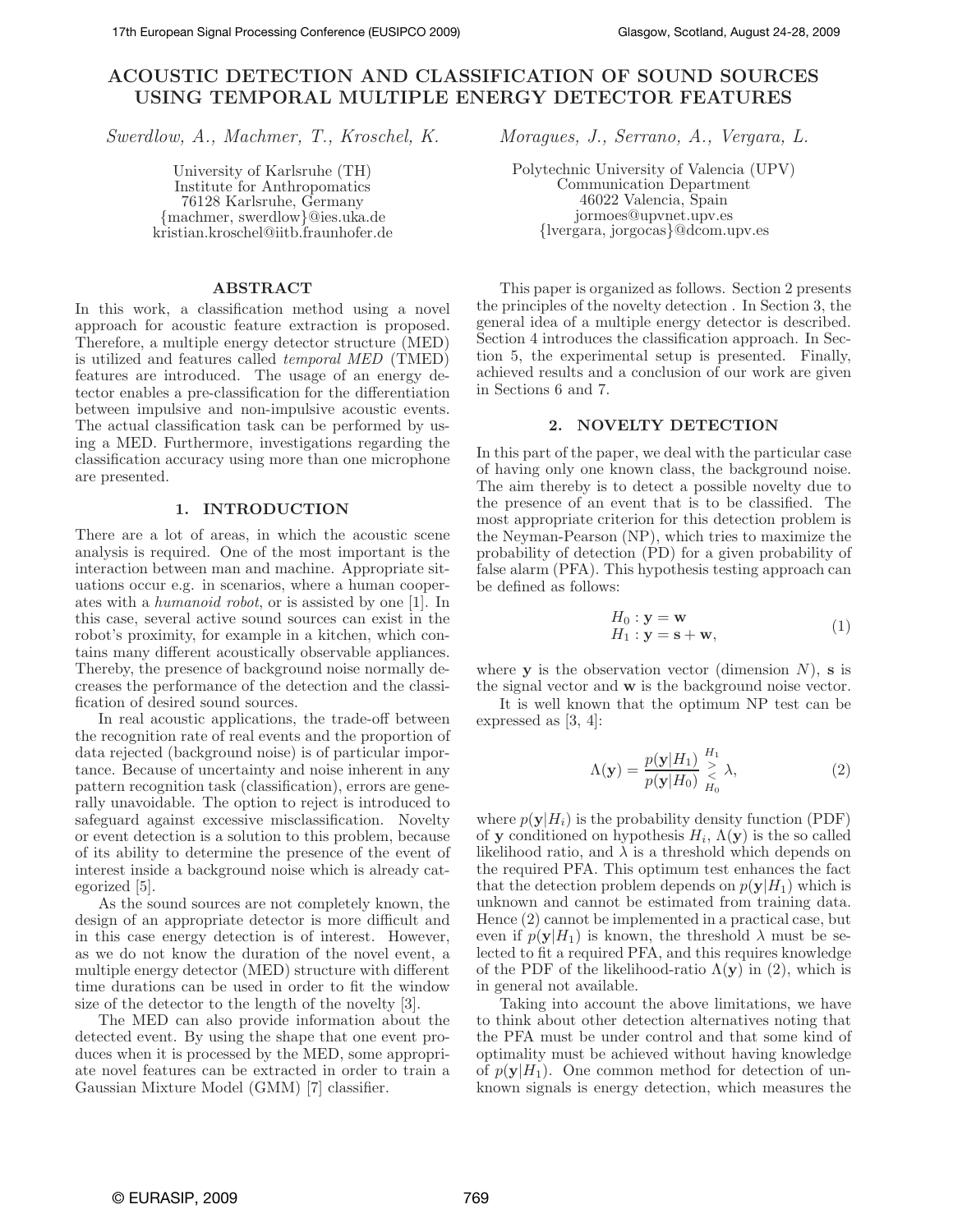energy in the received waveform over a specific observation time.

In this work, a simple energy detector (ED) test given in (3) is used to distinguish between the background noise and the novel events that are to be classified  $[6]$ :

$$
\frac{\mathbf{y}^T \mathbf{y}}{\sigma_{\mathbf{w}}^2} \underset{H_0}{\overset{H_1}{\sim}} \lambda,\tag{3}
$$

where  $\sigma_{\mathbf{w}}^2$  is the noise variance and **y** is the observation vector supposing uncorrelated samples. The components of the background noise are assumed Gaussian distributed. But as real audio signals have highly correlated samples, some additional preprocessing is required to increase the detection performance significantly by means of a whitening matrix.

In order to summarize the detection performance of the ED, the PD will be plot versus the PFA for the detection problem described in (1). For a given threshold  $\lambda$  we have:

$$
PFA = Q_{\chi^2_N} \left( \frac{\lambda}{\sigma^2_{\mathbf{w}}} \right) \tag{4}
$$

$$
PD = Q_{\chi^2_N} \left( \frac{\lambda}{\sigma^2_{\mathbf{s}} + \sigma^2_{\mathbf{w}}} \right),\tag{5}
$$

where  $\chi_N^2$  represents a chi-squared distribution with *N* degrees of freedom. In Fig. 1 the receiver operating charasteristic (ROC) is plotted for different signal-tonoise ratios (SNR). Each point on the curve corresponds to a value of (PFA, PD) and by adjusting  $\lambda$ , any point of the curve may be obtained. As expected, as  $\lambda$  increases, PFA decreases but so does PD and vice-versa.



Figure 1: ROC curves for different signal-to-noise ratios (SNR).

#### **3. MULTIPLE ENERGY DETECTORS**

However, there is an issue which must be considered for the practical application of EDs. As we ignore apriori the novelty duration, we do not know the most appropriate size N of the observation vector **y** for implementing the detector. This question is addressed in this section leading to a method based on using multiple ED matched to multiple novelty durations.

Let us assume that the observation vector **y** corresponds to  $N$  time samples. In principle, the only constraint that we could have for fitting  $N$ , is the maximum delay allowed by the particular application to make a decision about the possible presence of a novelty. However, if N is much larger than the duration of the novelty, the SNR under  $H_1$  will be much lower than in the case that  $N$  is near to the novelty duration. In consequence, the PD will be much lower compared to an appropriate N. Similarly, if we select a value for  $N$  being too small in comparison to the event duration, we also have a loss in PD. This can be verified, for example, for large  $N$ , by using the approximation given in [3] for the performance of an ED:

$$
PD \approx Q\left(\frac{Q^{-1}(PFA) - \sqrt{\frac{N}{2}SNR}}{SNR + 1}\right),\tag{6}
$$

where  $Q$  is defined as:

$$
Q(\gamma) = \frac{1}{\sqrt{2\pi}} \int_{\gamma}^{\infty} exp(-\frac{1}{2}x^2) dx.
$$
 (7)

Studying the dependence of the PD with  $N$  for a SNR  $=$ 1 and a PFA =  $10^{-4}$ , notice that if the actual duration of the novelty is 60 samples, and we select  $N = 60$ , the PD is 0.978, meanwhile if we select  $N = 30$ , the PD is reduced to 0.810.

Taking into account this consideration, a multiple energy detector (MED) structure is presented in this paper formed by different EDs with varying the sample size N of **y**.

Many different strategies for building the initial observation vector could be used, but in the absence of any a-priori information we will consider *L* layers of partitions. Each partition  $u(l,k)$  corresponds to the output of the ED in level  $l$  and to the  $k$ -th partition in this level. At level 1, we will have the original interval of N samples. In level 2, we have 2 non-overlapped intervals of  $N/2$  samples each and so on until L levels of successive divisions by 2. This produces a partition like the one represented in Fig. 2.

We assume that  $PFA_l = PFA, \forall l$ , where l represents the number of different levels of the MED structure. This implies that a different threshold will be required for every different interval size  $N_l$ . In every selected interval, an ED of the form given in (3) is implemented considering the observation vector  $\mathbf{y}_l$ , which is a portion of the initial observation vector **y**. Then the corresponding statistic is a  $\chi^2_{N_l}$  random variable, with  $N_l \leq N$  the dimension of  $y_l$ . For large  $N_l$ , the  $\chi^2_{N_l}$  PDF can be approximated by a Gaussian PDF having mean  $N_l$  and variance  $2N_l$ . Hence the threshold  $\lambda_l$  in (3) corresponding to the *l*-th ED can be obtained from:

$$
PFA_l = PFA = Q\left(\frac{\lambda_l - N_l}{\sqrt{2N_l}}\right). \tag{8}
$$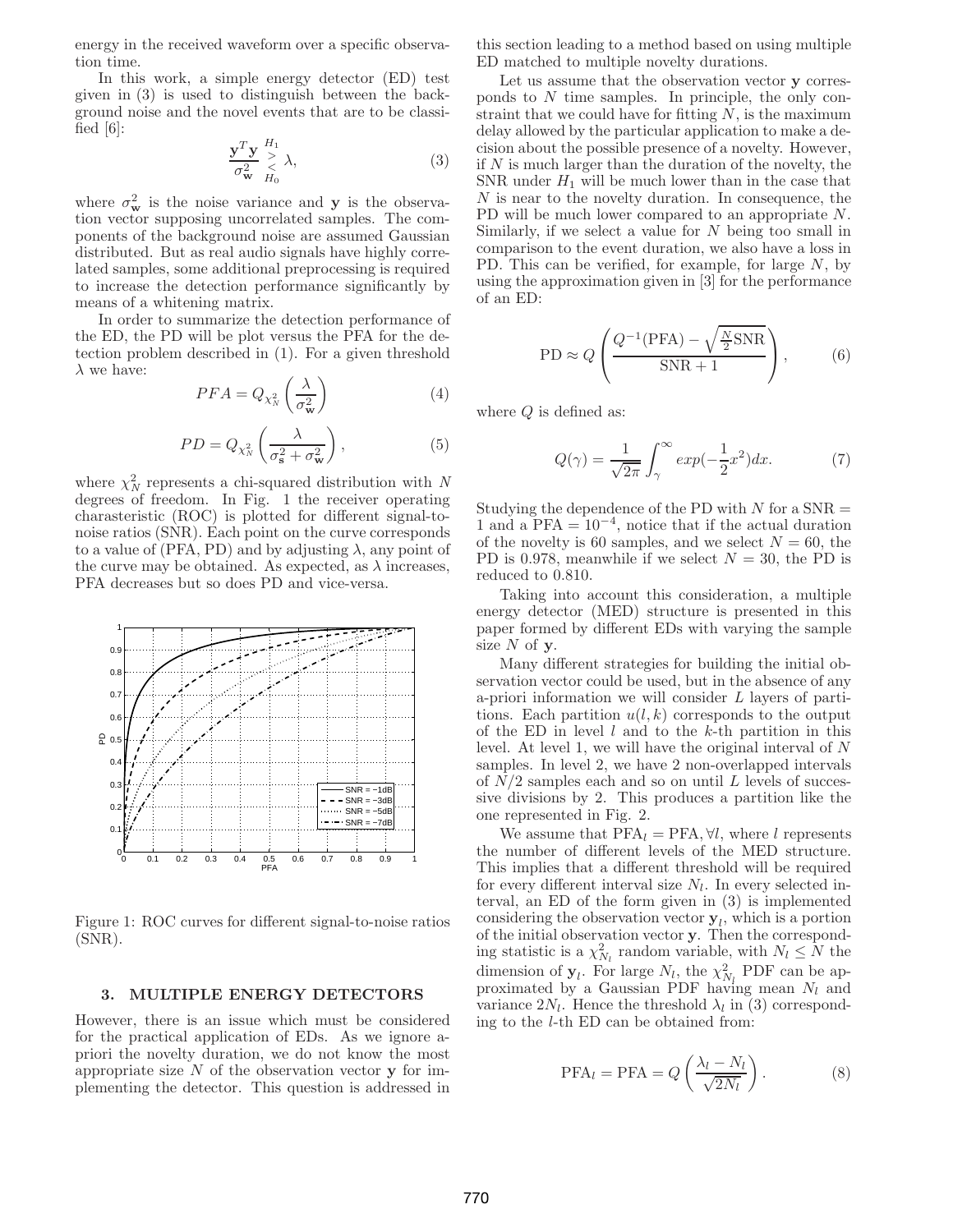

Figure 2: Multiple energy detector (MED) structure with  $L$  levels.

# **4. CLASSIFICATION**

# **4.1 Pre-classification**

After a detection of an event by using the MED described in Section 3, the detected sound source is preclassified as an impulsive or non-impulsive event. This is done by measuring the length of the event, counting the detections of the energy detector in a specific time interval. In our case, this interval has a length of 512 detector windows and corresponds to approximately 2.73 seconds. An event is handled as an impulsive one if the totalized time duration of all detections in the time interval amounts less than one second.

## **4.2 TMED features**

The information provided by the MED can be used to classify different events that take place in the robot's proximity. Therefore, we propose appropriate novel features, which can be extracted from the MED structure. They are calculated in the following way:

$$
H(l) = \sum_{k=1}^{2^{l-1}} u(l,k) \quad \forall l = 1,\dots, L \tag{9}
$$

$$
V(k) = \sum_{l=1}^{L} u(l, \lceil \frac{k}{2^{L-l}} \rceil) \quad \forall k = 1, \dots, 2^{l-1}, \qquad (10)
$$

where  $H(l)$ ,  $\forall l = 1, \ldots, L$ , is the representation of the energy distribution of the event in each level of the pyramid, and  $V(k)$ ,  $\forall k = 1, \ldots, 2^{l-1}$ , provides information of the temporal distribution of the event detected.

Subsequently, the actual training vector in each time step is formed by applying the Discrete Cosine Transform (DCT) on (9) and (10) in order to reduce the dimensionality of the feature vector. Afterwards, the first 10 coefficients from both are concatenated. This way of proceeding results in a 20-dimensional vector **x**, consisting of features which we call *temporal MED* (TMED) features.

## **4.3 Statistic modeling**

The individual sound sources can be distinguished on the basis of their specific feature vectors. Therefore, an individual statistical model is required for each sound source. Over the past decades, the Gaussian Mixture Model (GMM) approach [7] has become the method par excellence for the classification task with contextindependent sound data.

Thereby, for a statistical sound source model with M mixtures, a GMM probability density function can be defined as

$$
f(\mathbf{x}|\lambda) = \sum_{i=1}^{M} p_i b_i(\mathbf{x}),
$$
\n(11)

with  $p_i$  the probability for the mixture i, a Gaussian density function  $b_i(\mathbf{x})$ 

$$
b_i(\mathbf{x}) = \frac{1}{(2\pi)^{D/2} |\Sigma_i|^{1/2}} \cdot e^{-\frac{1}{2}(x-\mu_i)^T (\Sigma_i)^{-1} (x-\mu_i)}, \quad (12)
$$

with the mixture-dependent mean vector  $\mu_i$  and the covariance matrix  $\Sigma_i$ , and

$$
\lambda = (p_i, \mu_i, \Sigma_i), i = 1, \dots, M \tag{13}
$$

representing the parameters of the GMM. By  $f(x|\lambda)$ , the probability is given that an unknown feature vector **x** is generated by a specific GMM.

In order to determine the model parameters of the GMM for each sound source, a training phase is required. For this purpose, we drew on the Expectation-Maximization (EM) algorithm [2]. The parameters of GMMs are determined on the basis of TMED feature training vectors by the iterative application of the EM algorithm. The general GM modeling supports full covariance matrices. Contrary to that, we used diagonal covariance matrices only. On one side, this way of proceeding resulted in a higher computational efficiency; on the other side, empirical investigations showed that diagonal-matrix GMMs normally outperform full-matrix GMMs.

If S sound source models  $\{\lambda_1, \ldots, \lambda_S\}$  are available after the training, the identification of the observed source source can be executed based on a new feature vector  $\bf{x}$ . The sound source model  $\hat{s}$  is determined, which maximizes the a posteriori probability  $P(\lambda_s|\mathbf{x})$ . The mixed form of the Bayes rule yields the following result:

$$
\hat{s} = \max_{1 \le s \le S} P(\lambda_s | \mathbf{x}) = \max_{1 \le s \le S} \frac{f(\mathbf{x} | \lambda_s)}{f(\mathbf{x})} P(\lambda_s). \tag{14}
$$

Assuming the equal probability of all sound sources and the statistical independence of the observations, the decision rule for the most probable sound source can be redefined:

$$
\hat{s} = \max_{1 \le s \le S} f(\mathbf{x} | \lambda_s), \tag{15}
$$

with  $f(x_t|\lambda_s)$  given by Equation (11).

#### **4.4 Channel combination**

Due to the fact that the robot is equipped not only with one microphone, but with a microphone array, our investigations concentrated on the redundancy of acquired audio signals, with a view to improving the classification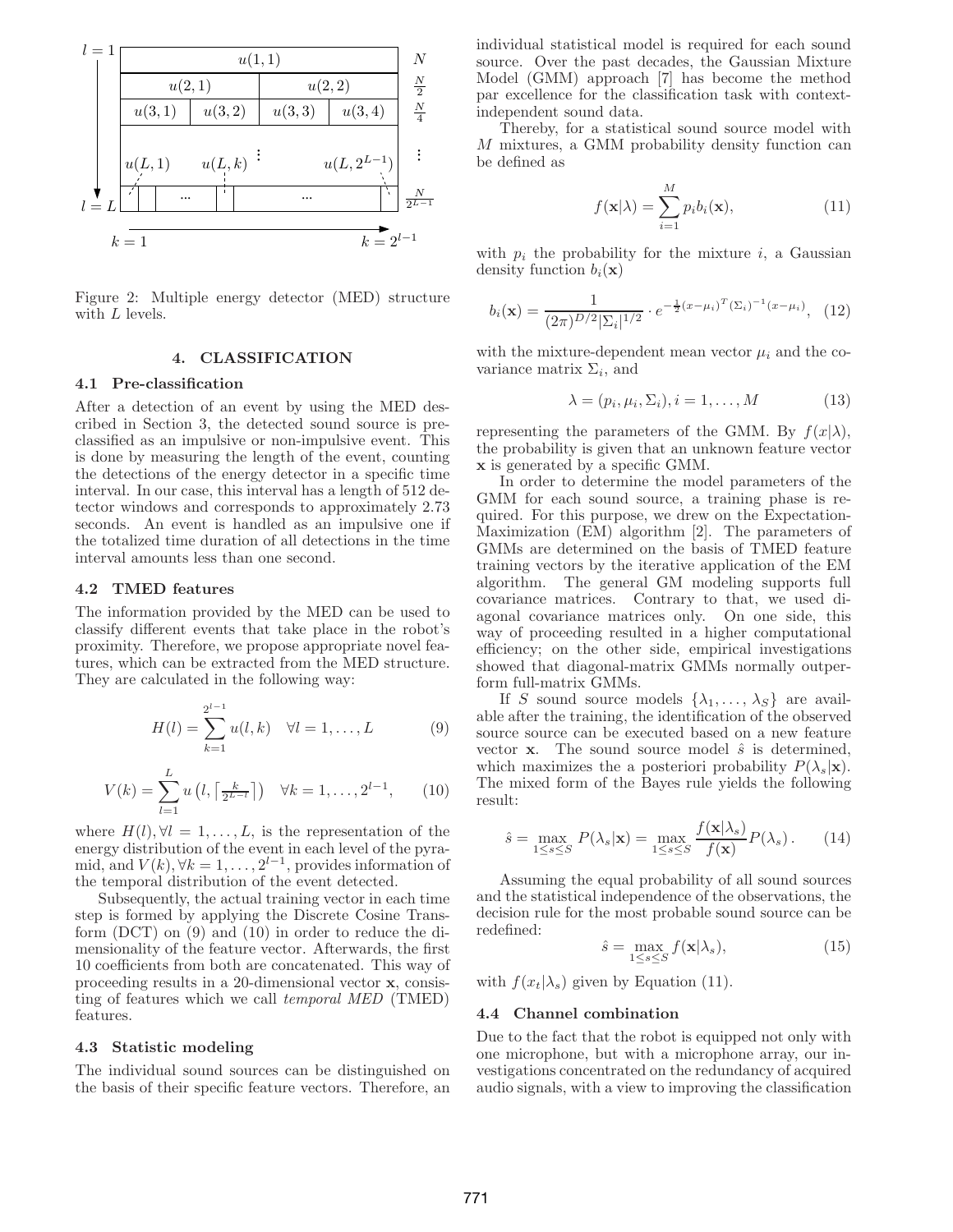accuracy. For this purpose, we evaluated a channel combination approach. Thereby, the channel combination was applied on the result level, to wit: after training of a separate GMM per channel, one global classification decision is calculated by combining the classification results from all channel-based classifiers. In so doing, Equation 15 is expanded to:

$$
\hat{s} = \max_{1 \le s \le S} \sum_{t=1}^{C} \log f(\mathbf{x} | \lambda_s), \tag{16}
$$

with C representing the number of channels.

The energy detector handles all channels independently. This way of proceeding leads to the fact that the prewhitening matrix is estimated for each channel separately. This behavior leads to dissimilar detector outputs on different channels for the same event. In order to deal with this, a synchronization step was required. Thereby, only detections within a maximum delay of 53 ms (according to 10 detector steps) are handled as the same event and taken into account while forming a TMED feature vector in one processing step.

## **5. EXPERIMENTAL SETUP**

In order to evaluate the classification accuracy for impulsive and non-impulsive sound sources, recordings were done with and without background noise. Different signal-to-noise ratios are of particular interest because of various noise sources, which can exist in the proximity of a humanoid robot. In our application, such a typical case is represented by the cooling fans of the robot.

For the evaluation, real experiments were carried out in a typical office room and a sound source database was collected using all six microphones of the robot (Figure 3, 4). Two of the microphones are placed on the positions of the human's ears, one on the forehead, one on the chin, and finally two further microphones are located on the back of the robot's head. The distance between the two ear microphones is 19 cm, between the front and back microphones 23 cm, between both front microphones 6 cm, and 4.5 cm between both microphones on the back of the head, respectively. To simulate the background noise emitted by the cooling fans of the robot, a 12 cm fan was placed near the microphone array.

Impulsive sound sources like putting a cup on the table, opening and closing a door, and dropping a spoon on a table were used. Additionally, a mixer and human speech were analyzed as non-impulsive sound sources. Thereby, three different data sets were generated: without background noise for the training process, without background noise for the evaluation, and with background noise for the evaluation. Each data set consisted of recordings of all sound sources in three different room positions. For each position and each sound source, 30 events were recorded with the sampling frequency of 48 kHz. Hence 1620 events (3 data sets, 6 sound sources, 3 positions, 30 events) were recorded in total.

For the sample frequency selected, a MED structure of 10 levels was used. This leads to 5.46 seconds of time samples for the highest level and to an energy detector of a window size of 256 samples (5 ms) for the lowest one. The PFA was set to 10−<sup>8</sup>.



Figure 3: Front view of the head of the humanoid robot ARMAR III.



Figure 4: Lateral view of the head of the humanoid robot ARMAR III.